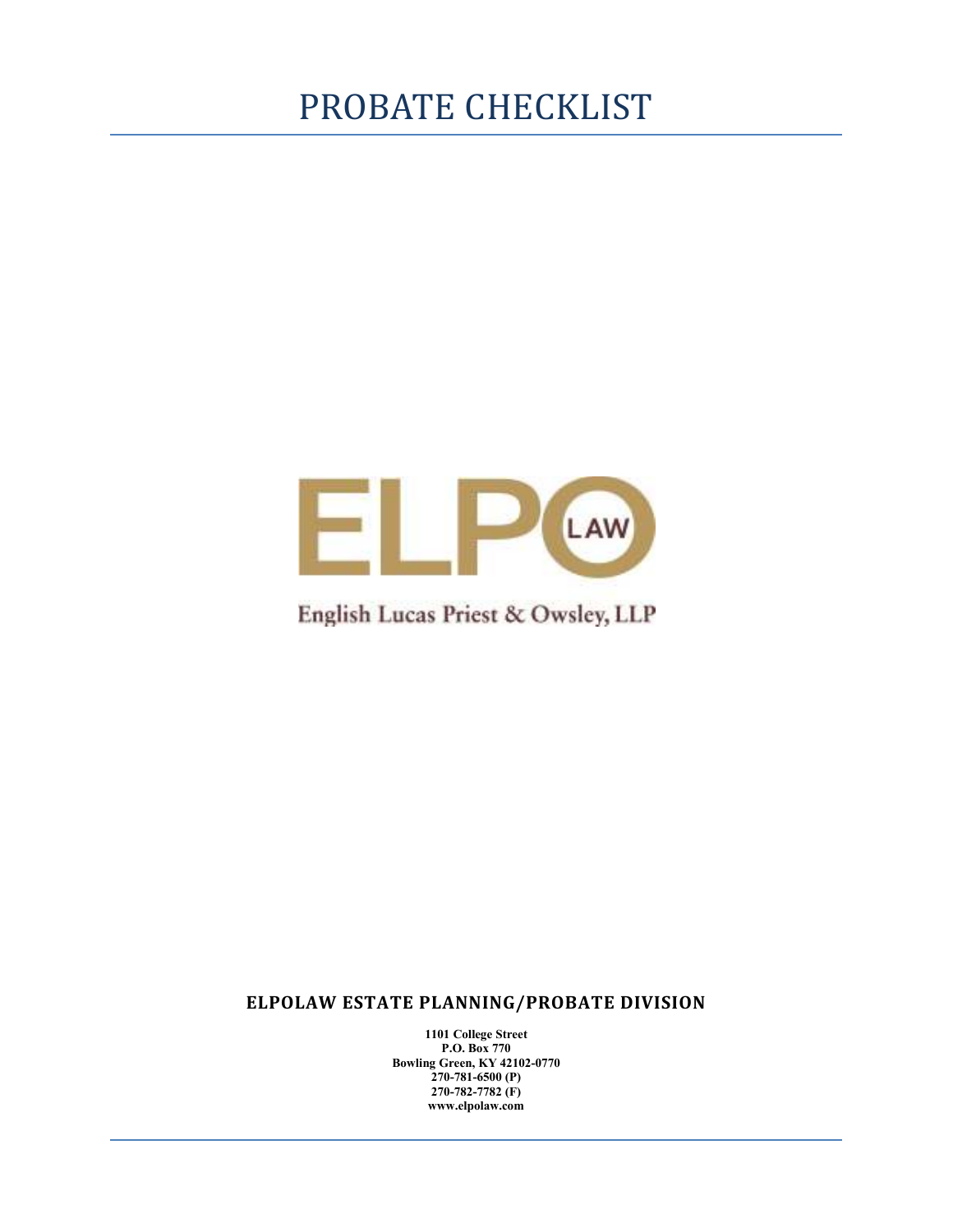### DECEASED

| Full Legal Name       |                                                                             |                          | Date of Birth                                                                     |
|-----------------------|-----------------------------------------------------------------------------|--------------------------|-----------------------------------------------------------------------------------|
| Goes By               |                                                                             |                          | Social Security Number                                                            |
| <b>Street Address</b> |                                                                             |                          | Date of Death                                                                     |
| City                  | <b>State</b>                                                                | Zip                      | Employer                                                                          |
| Gender:               | Male                                                                        | Female                   |                                                                                   |
| U.S. Citizen:         | $\Box$ Yes                                                                  | N <sub>o</sub><br>$\Box$ |                                                                                   |
|                       | Marital Status: $\Box$ Married $\Box$ Single $\Box$ Divorced $\Box$ Widowed |                          | If married, was there a prenuptial or postnuptial agreement? $\Box$ Yes $\Box$ No |
|                       | Military Service: $\Box$ Yes $\Box$ No                                      |                          | If so, provide military branch and dates of service                               |
|                       | Receiving Medicaid: $\square$ Yes                                           | $\Box$ No                |                                                                                   |
|                       | $Will: \square$ Yes $\square$ No Trust: $\square$ Yes $\square$ No          |                          |                                                                                   |
|                       | Accountant's Name:                                                          |                          |                                                                                   |
|                       | Referred By:                                                                |                          |                                                                                   |

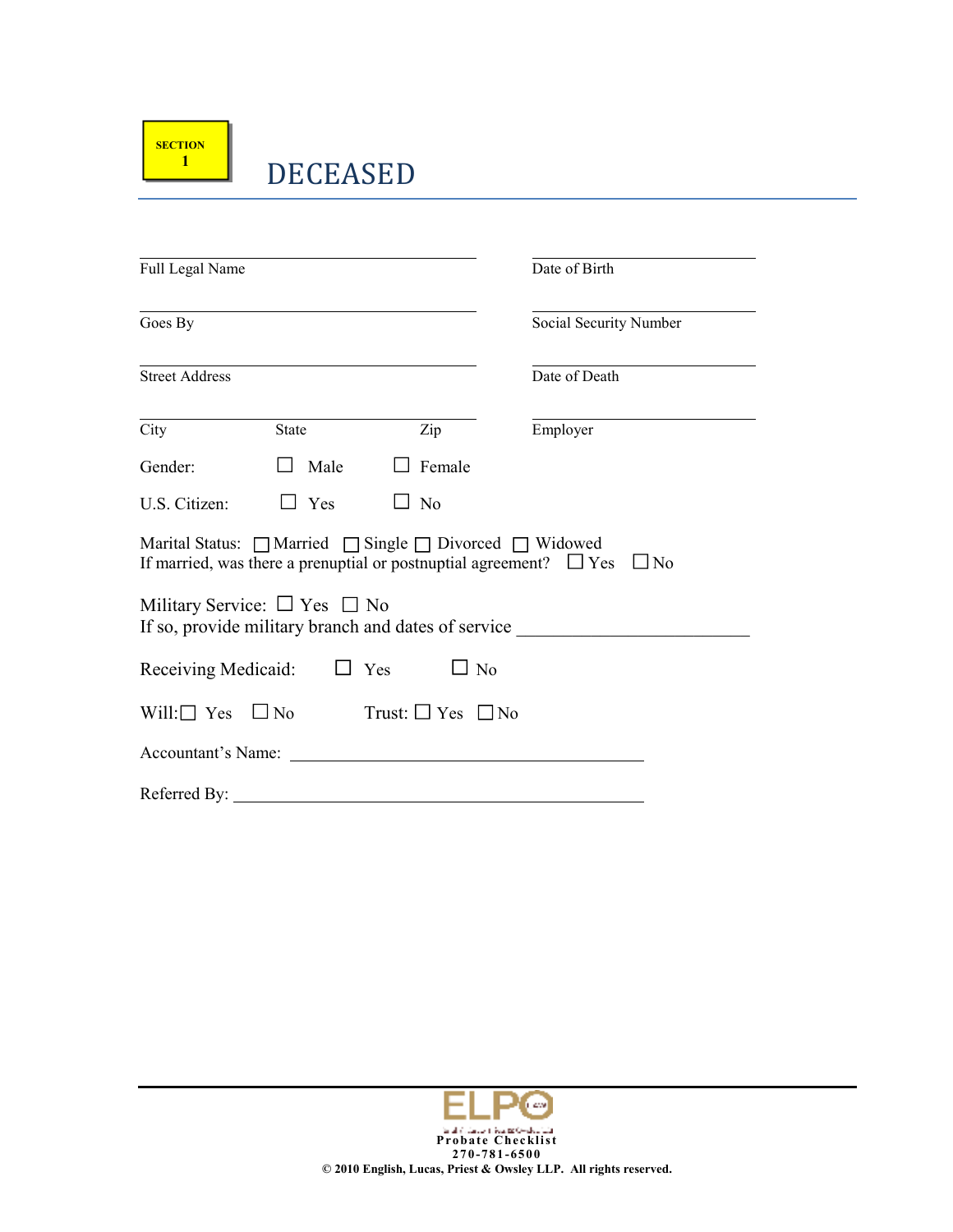## **PERSON(S) HANDLING ESTATE**

| Full Legal Name       |                                   |                           | Date of Birth |                                                       |
|-----------------------|-----------------------------------|---------------------------|---------------|-------------------------------------------------------|
| Goes By               |                                   |                           |               | Social Security Number                                |
| <b>Street Address</b> |                                   |                           |               | Phone (Cell, Home, Work)                              |
| City                  | <b>State</b>                      | Zip                       |               | <b>Email Address</b>                                  |
|                       | Gender: $\Box$ Male $\Box$ Female |                           |               | Marital Status: □ Married Single □ Divorced □ Widowed |
|                       | Relationship: $\Box$ Spouse       |                           |               |                                                       |
|                       | Natural Child                     | Adopted Child             |               | Foster Child                                          |
|                       | $\Box$ Natural Grandchild         | $\Box$ Adopted Grandchild |               | $\Box$ Foster Grandchild                              |
|                       | $\Box$ Parent                     | Sibling                   |               | Aunt or Uncle                                         |
|                       | Niece or Nephew                   | Friend                    |               | Other                                                 |
| Full Legal Name       |                                   |                           | Date of Birth |                                                       |
| Goes By               |                                   |                           |               | Social Security Number                                |
| <b>Street Address</b> |                                   |                           |               | Phone (Cell, Home, Work)                              |
| City                  | State                             | Zip                       |               | <b>Email Address</b>                                  |
|                       | Gender: $\Box$ Male $\Box$ Female |                           |               | Marital Status: □ Married Single □ Divorced □ Widowed |
|                       | Relationship: <u>J</u> Spouse     |                           |               |                                                       |
|                       | $\Box$ Natural Child              | Adopted Child             |               | Foster Child                                          |
|                       | $\Box$ Natural Grandchild         | Adopted Grandchild        |               | Foster Grandchild                                     |
|                       | $\Box$ Parent                     | Sibling                   |               | Aunt or uncle                                         |
|                       | $\Box$ Niece or nephew            | Friend                    |               | Other                                                 |
|                       |                                   | Probate Checklist         |               |                                                       |

**2 7 0 -7 8 1 -65 0 0 © 2010 English, Lucas, Priest & Owsley LLP. All rights reserved.**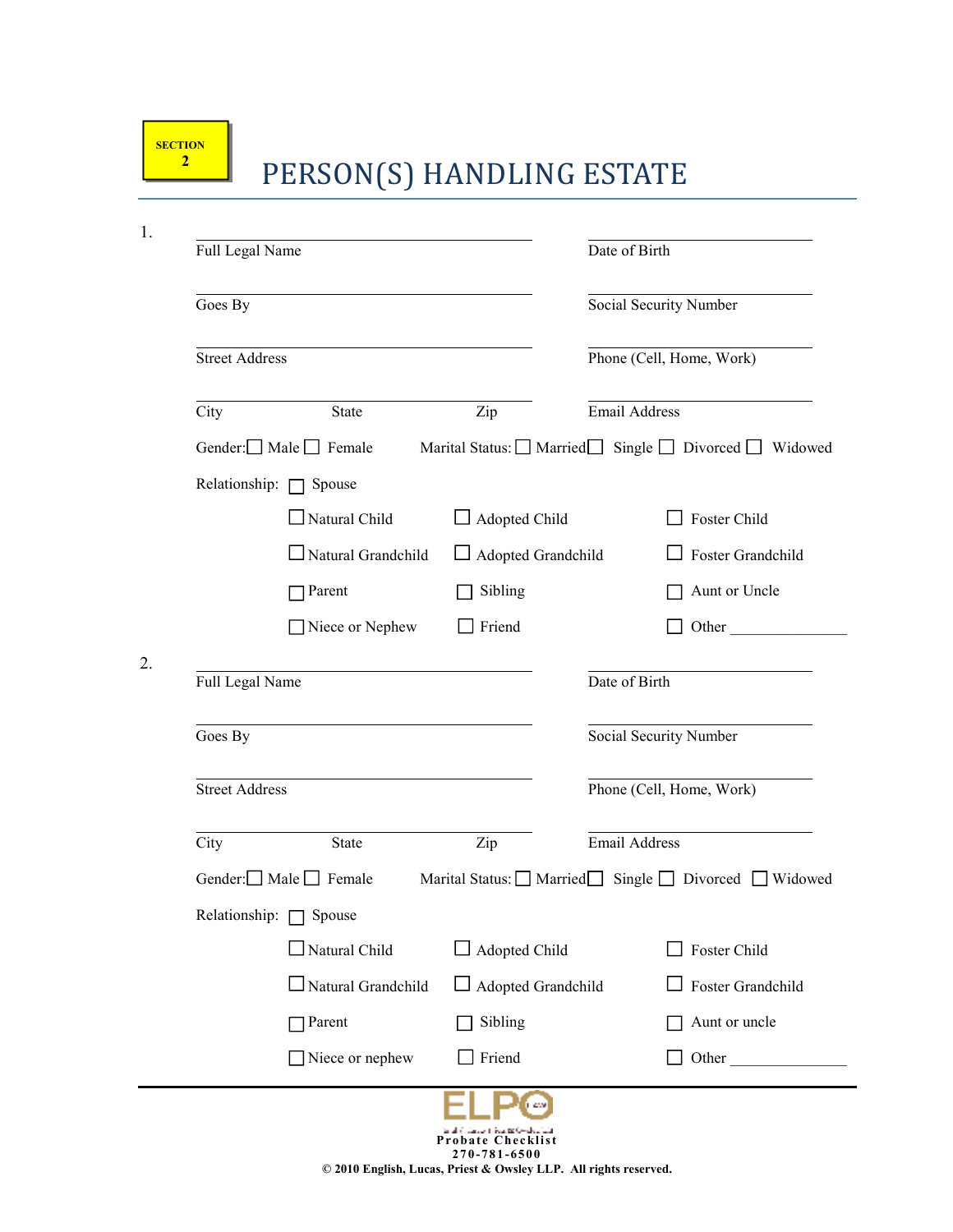### **DECEASED'S HEIRS OR BENEFICIARIES**

| Full Legal Name       |                                   |                           | Date of Birth                                         |
|-----------------------|-----------------------------------|---------------------------|-------------------------------------------------------|
| Goes By               |                                   |                           | Social Security Number                                |
| <b>Street Address</b> |                                   |                           | Phone                                                 |
| City                  | <b>State</b>                      | Zip                       | <b>Email Address</b>                                  |
|                       | Gender: Male Female               |                           | Marital Status: Married Single Divorced Widowed       |
|                       | Relationship: $\Box$ Spouse       |                           |                                                       |
|                       | $\Box$ Natural Child              | $\Box$ Adopted Child      | Foster Child                                          |
|                       | $\Box$ Natural Grandchild         | Adopted Grandchild        | Foster Grandchild                                     |
|                       | $\Box$ Parent                     | Sibling                   | Aunt or Uncle                                         |
|                       | Niece or Nephew                   | $\Box$ Friend             | Other                                                 |
| Full Legal Name       |                                   |                           | Date of Birth                                         |
| Goes By               |                                   |                           | Social Security Number                                |
| <b>Street Address</b> |                                   |                           | Phone                                                 |
| City                  | <b>State</b>                      | Zip                       | Email Address                                         |
|                       | Gender: $\Box$ Male $\Box$ Female |                           | Marital Status: ■ Married Single ■ Divorced ■ Widowed |
|                       | Relationship: <u>Spouse</u>       |                           |                                                       |
|                       | $\Box$ Natural Child              | Adopted Child             | Foster Child                                          |
|                       | $\Box$ Natural Grandchild         | $\Box$ Adopted Grandchild | Foster Grandchild                                     |
|                       | $\Box$ Parent                     | Sibling                   | Aunt or uncle                                         |
|                       | $\Box$ Niece or nephew            | Friend                    | Other                                                 |
|                       |                                   | ), aw                     |                                                       |

**© 2010 English, Lucas, Priest & Owsley LLP. All rights reserved.**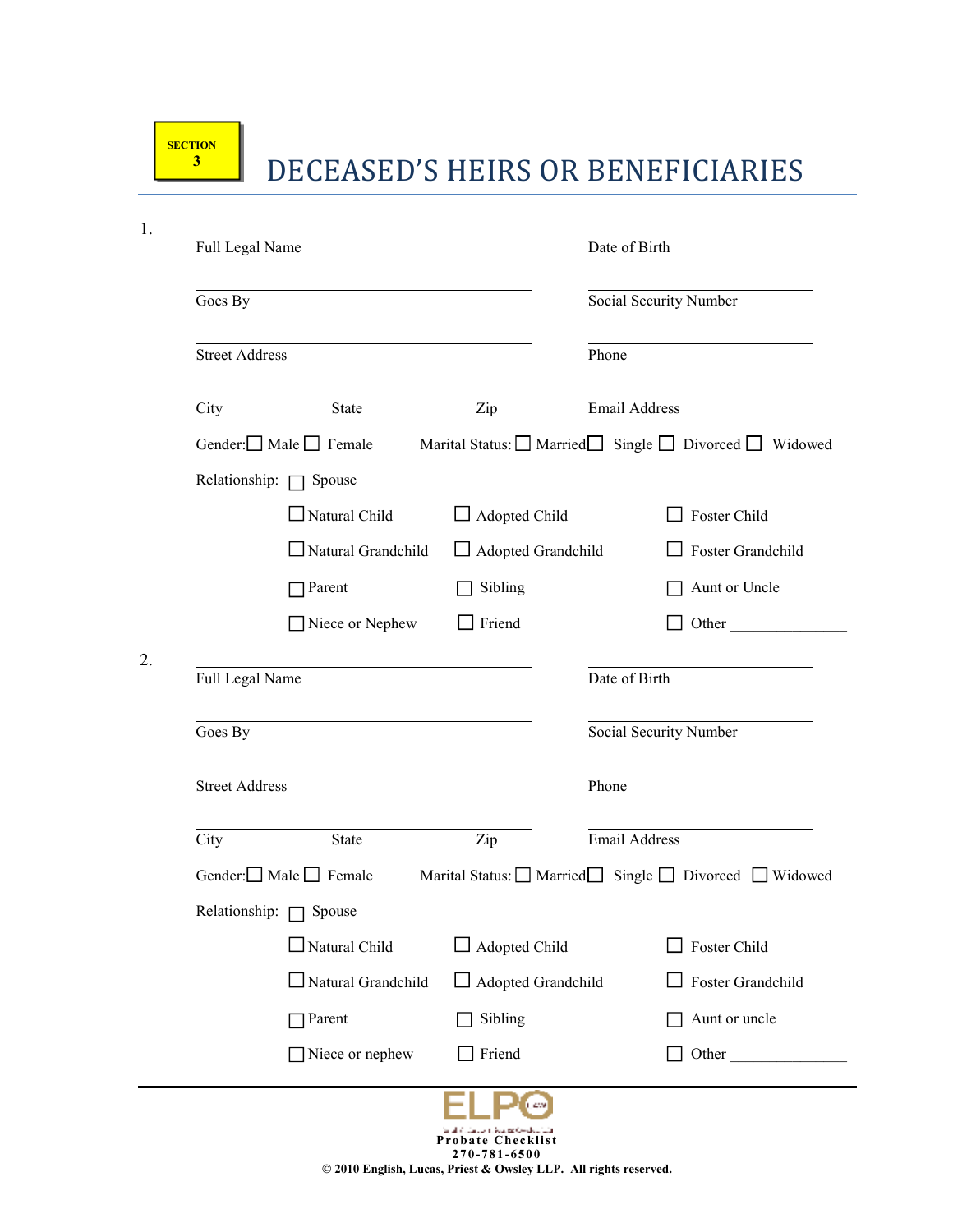# DECEASED'S HEIRS OR BENEFICIARIES (continued)

| Goes By               |                                   |                           | Social Security Number                          |
|-----------------------|-----------------------------------|---------------------------|-------------------------------------------------|
| Street Address        |                                   |                           | Phone                                           |
| City                  | <b>State</b>                      | Zip                       | <b>Email Address</b>                            |
|                       | Gender: $\Box$ Male $\Box$ Female |                           | Marital Status: Married Single Divorced Widowed |
|                       | Relationship: $\Box$ Spouse       |                           |                                                 |
|                       | $\Box$ Natural Child              | $\Box$ Adopted Child      | $\Box$ Foster Child                             |
|                       | $\Box$ Natural Grandchild         | Adopted Grandchild        | Foster Grandchild                               |
|                       | Parent                            | Sibling                   | Aunt or Uncle                                   |
|                       | $\Box$ Niece or Nephew            | Friend                    | Other                                           |
| Goes By               |                                   |                           | Social Security Number                          |
|                       |                                   | Phone                     |                                                 |
| <b>Street Address</b> |                                   |                           |                                                 |
|                       |                                   |                           |                                                 |
| City                  | <b>State</b>                      | Zip                       | Email Address                                   |
|                       | Gender: $\Box$ Male $\Box$ Female |                           | Marital Status: Married Single Divorced Widowed |
|                       | Relationship: Spouse              |                           |                                                 |
|                       | $\Box$ Natural Child              | Adopted Child             | Foster Child                                    |
|                       | Natural Grandchild                | $\Box$ Adopted Grandchild |                                                 |
|                       | Parent                            | Sibling                   | Foster Grandchild<br>Aunt or Uncle              |
|                       | Niece or Nephew                   | Friend                    | Other                                           |

**2 7 0 -7 8 1 -65 0 0 © 2010 English, Lucas, Priest & Owsley LLP. All rights reserved.**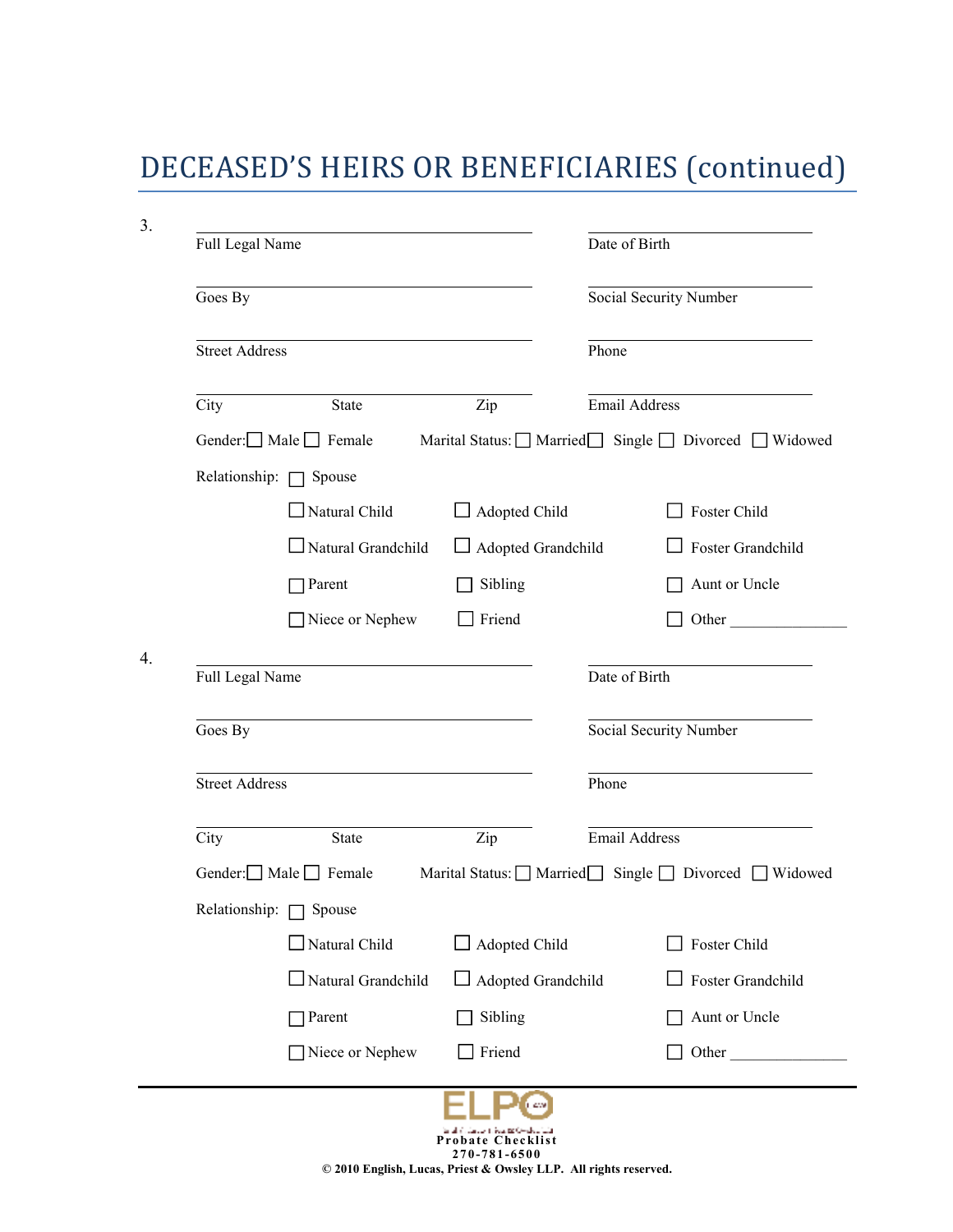## DECEASED'S HEIRS OR BENEFICIARIES (continued)

| Full Legal Name            |                                   |                           | Date of Birth                                         |
|----------------------------|-----------------------------------|---------------------------|-------------------------------------------------------|
| Goes By                    |                                   |                           | Social Security Number                                |
| <b>Street Address</b>      |                                   |                           | Phone                                                 |
| City                       | <b>State</b>                      | Zip                       | Email Address                                         |
|                            | Gender: Male Female               |                           | Marital Status: □ Married Single □ Divorced □ Widowed |
|                            | Relationship: $\Box$ Spouse       |                           |                                                       |
|                            | $\Box$ Natural Child              | $\Box$ Adopted Child      | Foster Child                                          |
|                            | $\Box$ Natural Grandchild         | $\Box$ Adopted Grandchild | $\Box$ Foster Grandchild                              |
|                            | $\Box$ Parent                     | Sibling                   | Aunt or Uncle                                         |
|                            |                                   |                           |                                                       |
|                            | Niece or Nephew                   | Friend                    | Date of Birth                                         |
| Full Legal Name<br>Goes By |                                   |                           | Other<br>Social Security Number                       |
| <b>Street Address</b>      |                                   |                           | Phone                                                 |
| City                       | <b>State</b>                      | Zip                       | Email Address                                         |
|                            | Gender: $\Box$ Male $\Box$ Female |                           | Marital Status: □ Married Single □ Divorced □ Widowed |
| Relationship:              | Spouse                            |                           |                                                       |
|                            | Natural Child                     | Adopted Child             | Foster Child                                          |
|                            | Natural Grandchild                | Adopted Grandchild        | Foster Grandchild                                     |
|                            | Parent                            | Sibling                   | Aunt or Uncle                                         |

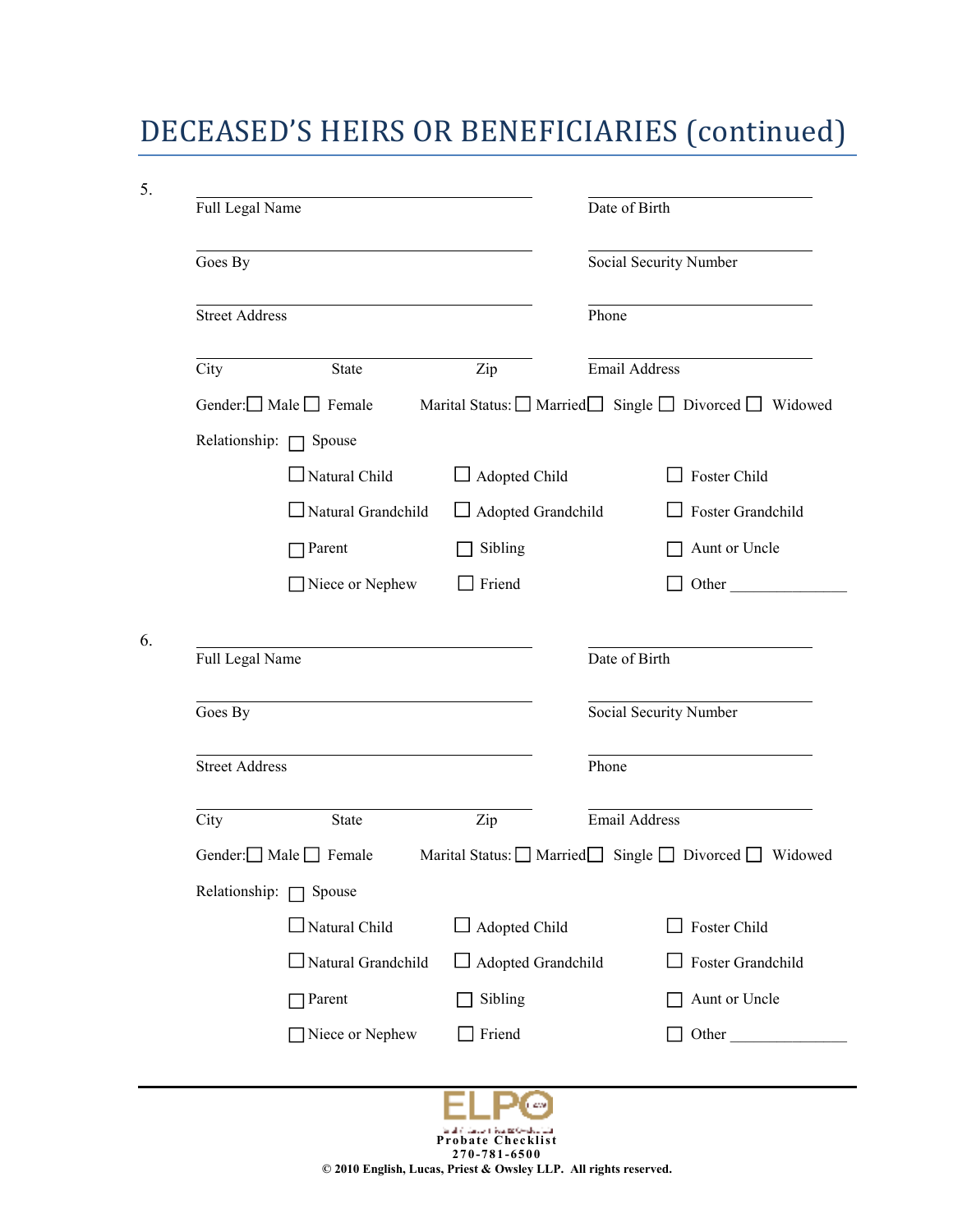# DECEASED'S HEIRS OR BENEFICIARIES (continued)

| Full Legal Name            |                                   |                      | Date of Birth                                                          |
|----------------------------|-----------------------------------|----------------------|------------------------------------------------------------------------|
| Goes By                    |                                   |                      | Social Security Number                                                 |
| Street Address             |                                   |                      | Phone                                                                  |
| City                       | State                             | Zip                  | Email Address                                                          |
|                            | Gender: $\Box$ Male $\Box$ Female |                      | Marital Status: □ Married Single □ Divorced □ Widowed                  |
|                            | Relationship: $\Box$ Spouse       |                      |                                                                        |
|                            | $\Box$ Natural Child              | $\Box$ Adopted Child | Foster Child                                                           |
|                            | $\Box$ Natural Grandchild         | Adopted Grandchild   | Foster Grandchild                                                      |
|                            | $\Box$ Parent                     | Sibling              | Aunt or Uncle                                                          |
|                            |                                   |                      |                                                                        |
|                            | Niece or Nephew                   | Friend               | Date of Birth                                                          |
| Full Legal Name<br>Goes By |                                   |                      | Social Security Number                                                 |
| <b>Street Address</b>      |                                   |                      | $\Box$ Other<br>Phone                                                  |
| City                       | <b>State</b>                      | Zip                  | <b>Email Address</b>                                                   |
|                            | Gender: $\Box$ Male $\Box$ Female |                      |                                                                        |
| Relationship: $\Box$       | Spouse                            |                      |                                                                        |
|                            | Natural Child                     | Adopted Child        | Foster Child                                                           |
|                            | $\Box$ Natural Grandchild         | Adopted Grandchild   | Foster Grandchild                                                      |
|                            | $\Box$ Parent                     | Sibling              | Marital Status: ■ Married Single ■ Divorced ■ Widowed<br>Aunt or Uncle |

**© 2010 English, Lucas, Priest & Owsley LLP. All rights reserved.**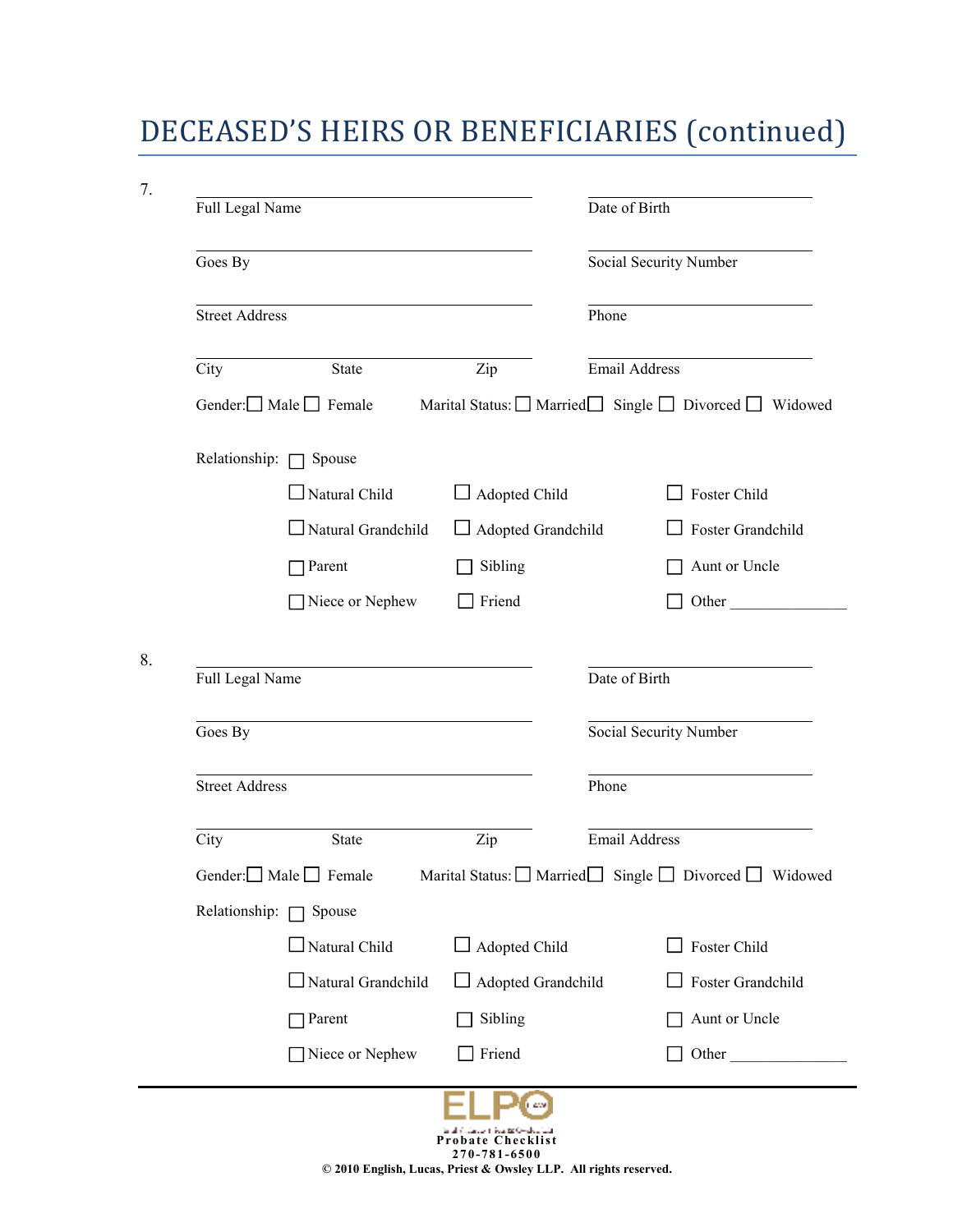### DECEASED'S FINANCIAL INFORMATION

#### Home or any other real estate?  $1.$

| Description | Titled in whose<br>Name | Purchase<br>Price | Current<br>Value | Mortgage $(=)$ Equity |  |
|-------------|-------------------------|-------------------|------------------|-----------------------|--|
|             |                         |                   |                  |                       |  |
|             |                         |                   |                  |                       |  |
|             |                         |                   |                  |                       |  |

#### Other titled property (car, truck, motorcycle, boat, trailers, etc.)?  $2.$

| Description | Titled in whose<br>Name | Purchase<br>Price | Current<br>Value | Loan | $(=)$ | Equity |
|-------------|-------------------------|-------------------|------------------|------|-------|--------|
|             |                         |                   |                  |      |       |        |
|             |                         |                   |                  |      |       |        |
|             |                         |                   |                  |      |       |        |

#### $3.$ Checking accounts, savings accounts, or CDs?

| Name of institution | Titled in whose Name | <b>Account Number</b> | Approx. balance |
|---------------------|----------------------|-----------------------|-----------------|
|                     |                      |                       |                 |
|                     |                      |                       |                 |
|                     |                      |                       |                 |
|                     |                      |                       |                 |

#### $4.$ Stocks, bonds, mutual funds, or brokerage accounts?

| No. of shares | Description | <b>Account Number</b> | Titled in<br>Whose name | Purchase<br>price | Current<br>value |
|---------------|-------------|-----------------------|-------------------------|-------------------|------------------|
|               |             |                       |                         |                   |                  |
|               |             |                       |                         |                   |                  |
|               |             |                       |                         |                   |                  |
|               |             |                       |                         |                   |                  |
|               |             |                       |                         |                   |                  |



© 2010 English, Lucas, Priest & Owsley LLP. All rights reserved.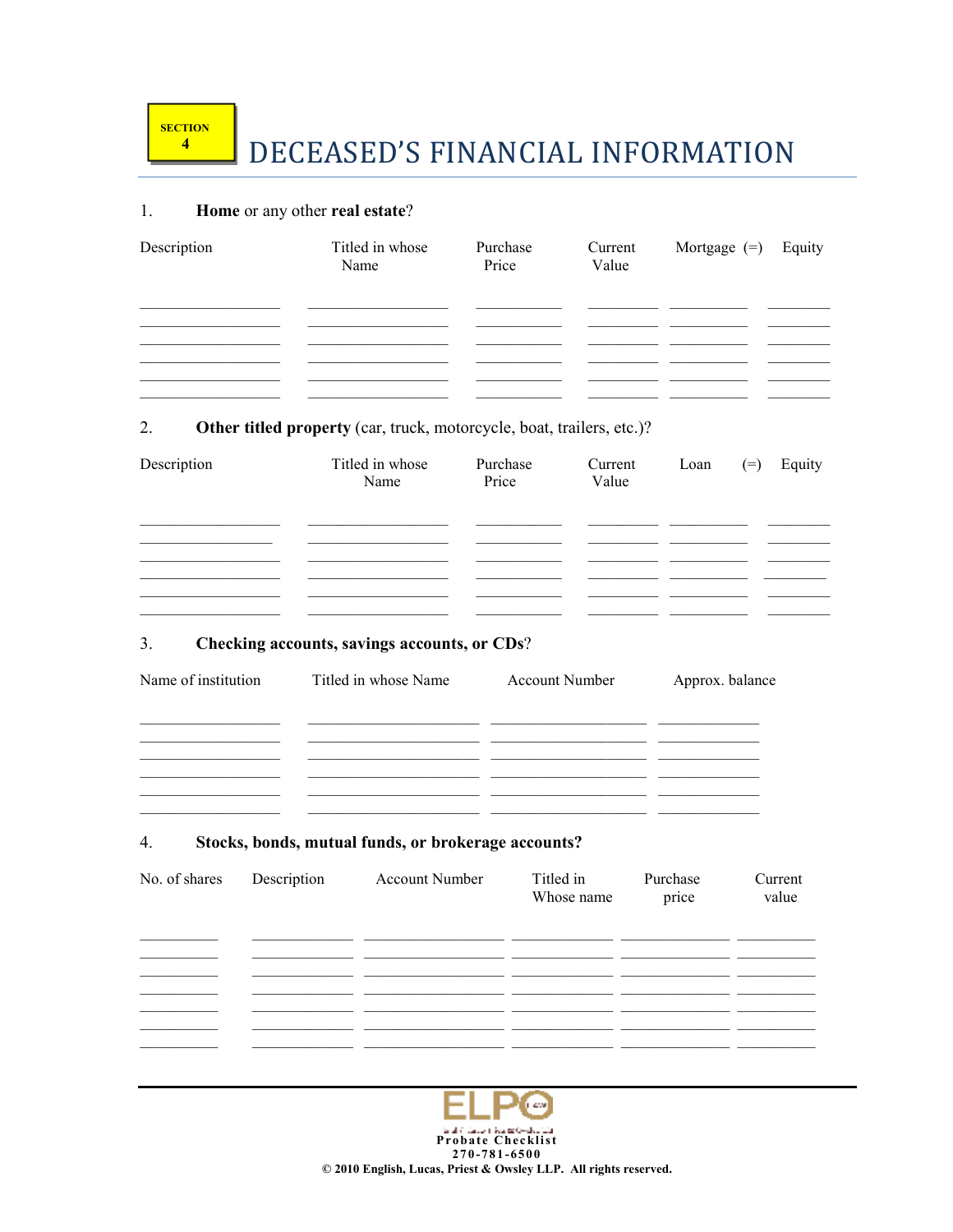### DECEASED'S FINANCIAL INFORMATION (continued)

#### 5. IRAs, profit sharing or pension plans?

| Description | Titled in Whose Name | Current Value |
|-------------|----------------------|---------------|
|             |                      |               |
|             |                      |               |
|             |                      |               |

#### 6. **Business or partnership interest?**

| Name of Company | Type of Company<br>(S Corp., LLC, Partnership) | Home state of<br>of Company | Titled in<br>Whose Name | Value and Type<br>of Interest |
|-----------------|------------------------------------------------|-----------------------------|-------------------------|-------------------------------|
|                 |                                                |                             |                         |                               |
|                 |                                                |                             |                         |                               |
|                 |                                                |                             |                         |                               |
|                 |                                                |                             |                         |                               |

#### $7.$ Life insurance or annuities?

| Name of Company | Policy Owner | $1st$ Beneficiary $2nd$ Beneficiary Death Benefit |  |
|-----------------|--------------|---------------------------------------------------|--|
|                 |              |                                                   |  |
|                 |              |                                                   |  |
|                 |              |                                                   |  |
|                 |              |                                                   |  |

#### 8. Owed money by anyone?

### Description

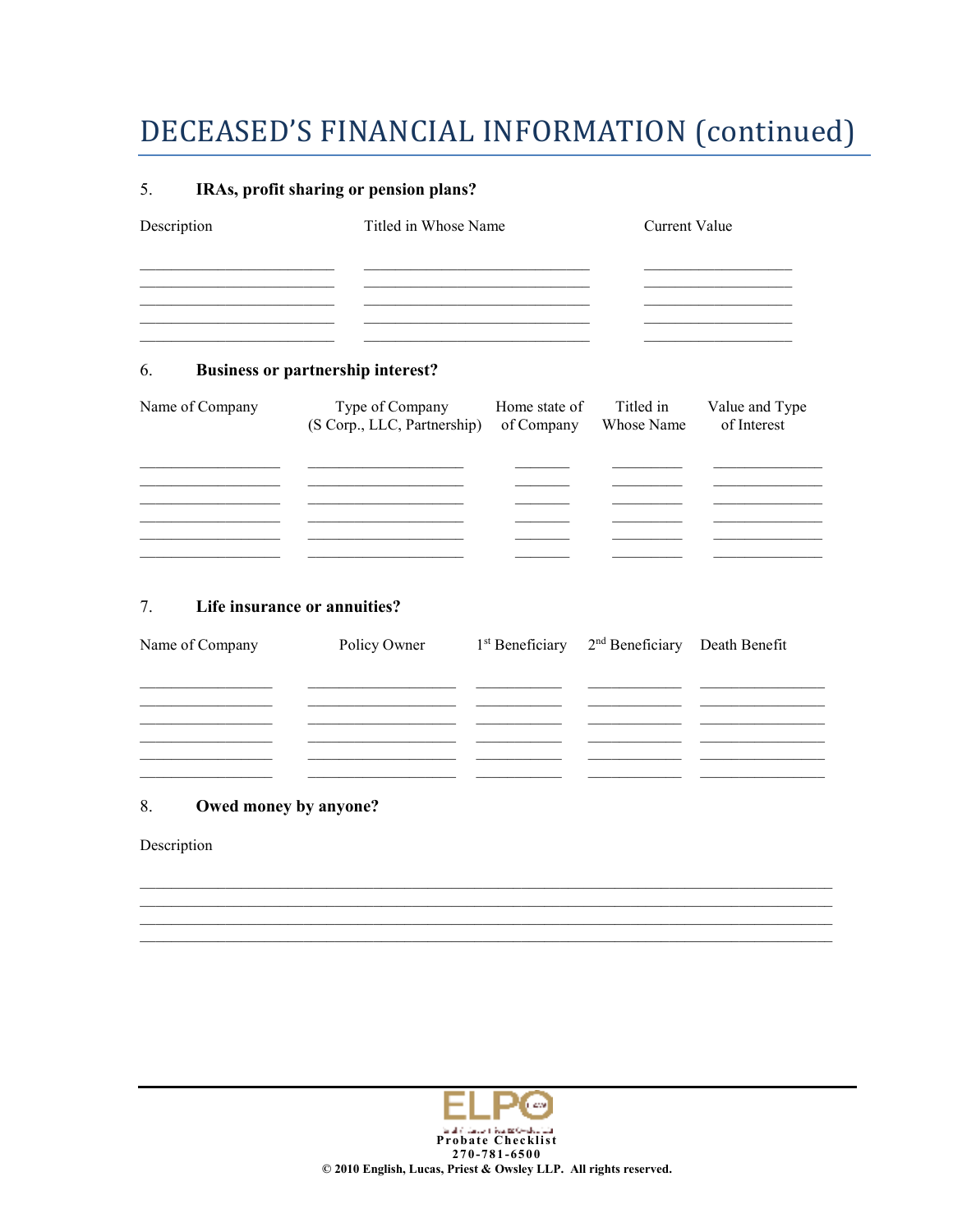## DECEASED'S FINANCIAL INFORMATION (continued)

| 9.  | Special items of value (antiques, jewelry, collections, tools, farm equipment, etc.)                                    |                      |  |  |  |  |
|-----|-------------------------------------------------------------------------------------------------------------------------|----------------------|--|--|--|--|
|     | Description                                                                                                             | Approximate<br>Value |  |  |  |  |
|     |                                                                                                                         |                      |  |  |  |  |
| 10. | Total value of all of your personal property (clothes, furniture, etc.) not accounted for above?                        |                      |  |  |  |  |
|     |                                                                                                                         | $\sim$               |  |  |  |  |
| 11. | Debts other than mortgage (funeral expense, medical expenses, credit cards, personal loans,<br>home equity loans, etc.) |                      |  |  |  |  |
|     | Description                                                                                                             | Amount Owed          |  |  |  |  |
|     |                                                                                                                         |                      |  |  |  |  |
|     |                                                                                                                         |                      |  |  |  |  |
|     |                                                                                                                         |                      |  |  |  |  |
|     |                                                                                                                         |                      |  |  |  |  |
|     |                                                                                                                         |                      |  |  |  |  |
|     |                                                                                                                         |                      |  |  |  |  |
|     |                                                                                                                         |                      |  |  |  |  |
|     |                                                                                                                         |                      |  |  |  |  |
|     |                                                                                                                         |                      |  |  |  |  |
|     |                                                                                                                         |                      |  |  |  |  |
|     |                                                                                                                         |                      |  |  |  |  |
|     |                                                                                                                         |                      |  |  |  |  |
|     |                                                                                                                         |                      |  |  |  |  |
|     |                                                                                                                         |                      |  |  |  |  |
|     |                                                                                                                         |                      |  |  |  |  |

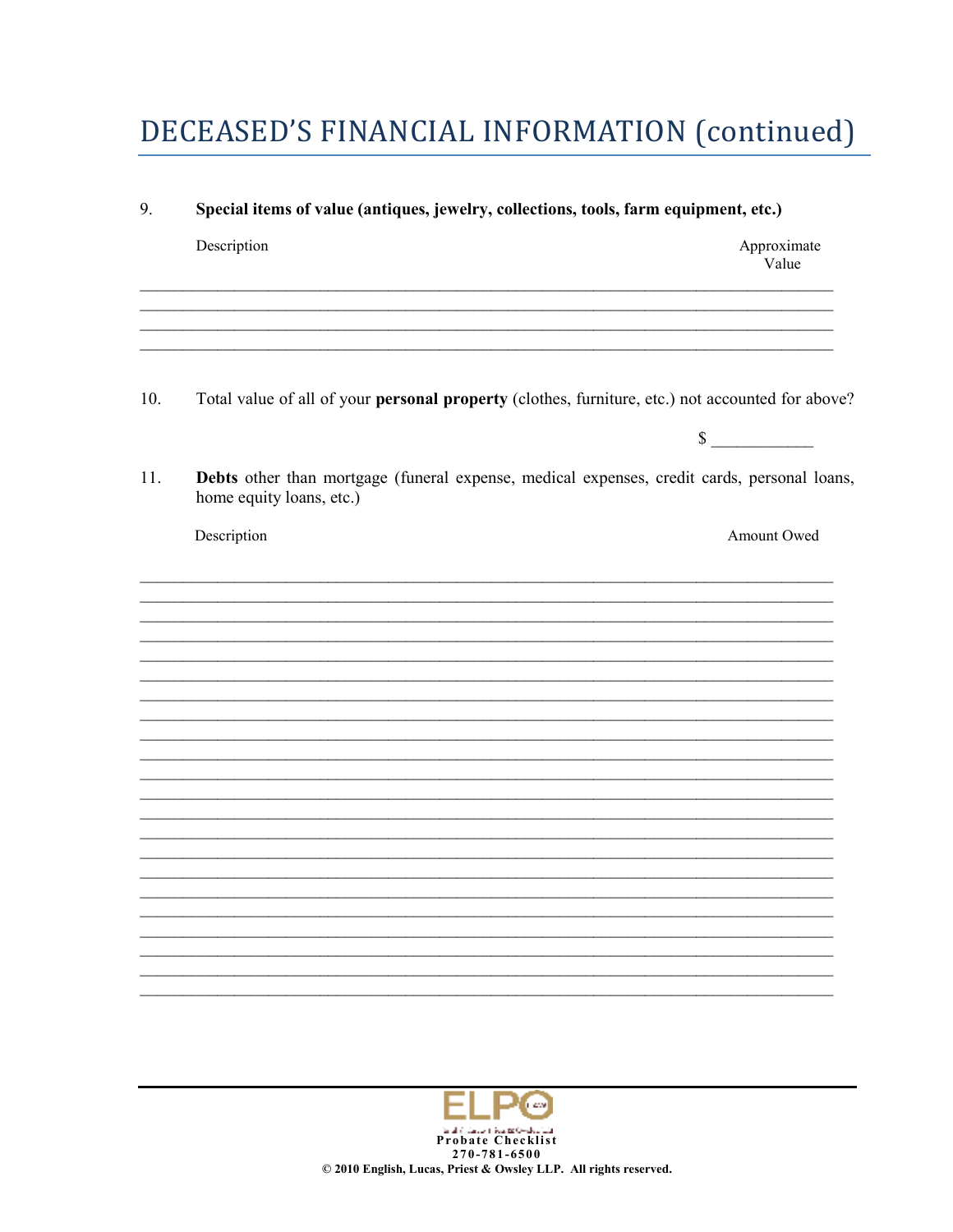- The original Last Will and Testament
- $\Box$  Any trust documents to which the deceased was a recipient or created
- **Prenuptial or postnuptial agreement**
- $\Box$  Death Certificates (if available)
- Deeds and/or leases to all real estate
- An account statement for each of the deceased's accounts (bank, brokerage, CD, IRA,  $401(k)$ , etc.)
- Stock certificates
- Information about closely held businesses
- $\Box$  Life insurance policies
- Vehicle title and registration documents
- $\Box$  Boat/plane title documents
- $\Box$  Retirement beneficiary forms
- $\Box$  Divorce documents (if divorced)
- Funeral bills
- Any and all other bills
- $\Box$  Any document showing what the decedent may have owed (loans, credit cards, mortgages etc.)
- $\Box$  Any documents showing who might owe the decedent (promissory notes, etc.)
- $\Box$  Any information about charitable pledges
- $\Box$  Tax returns for last three tax years